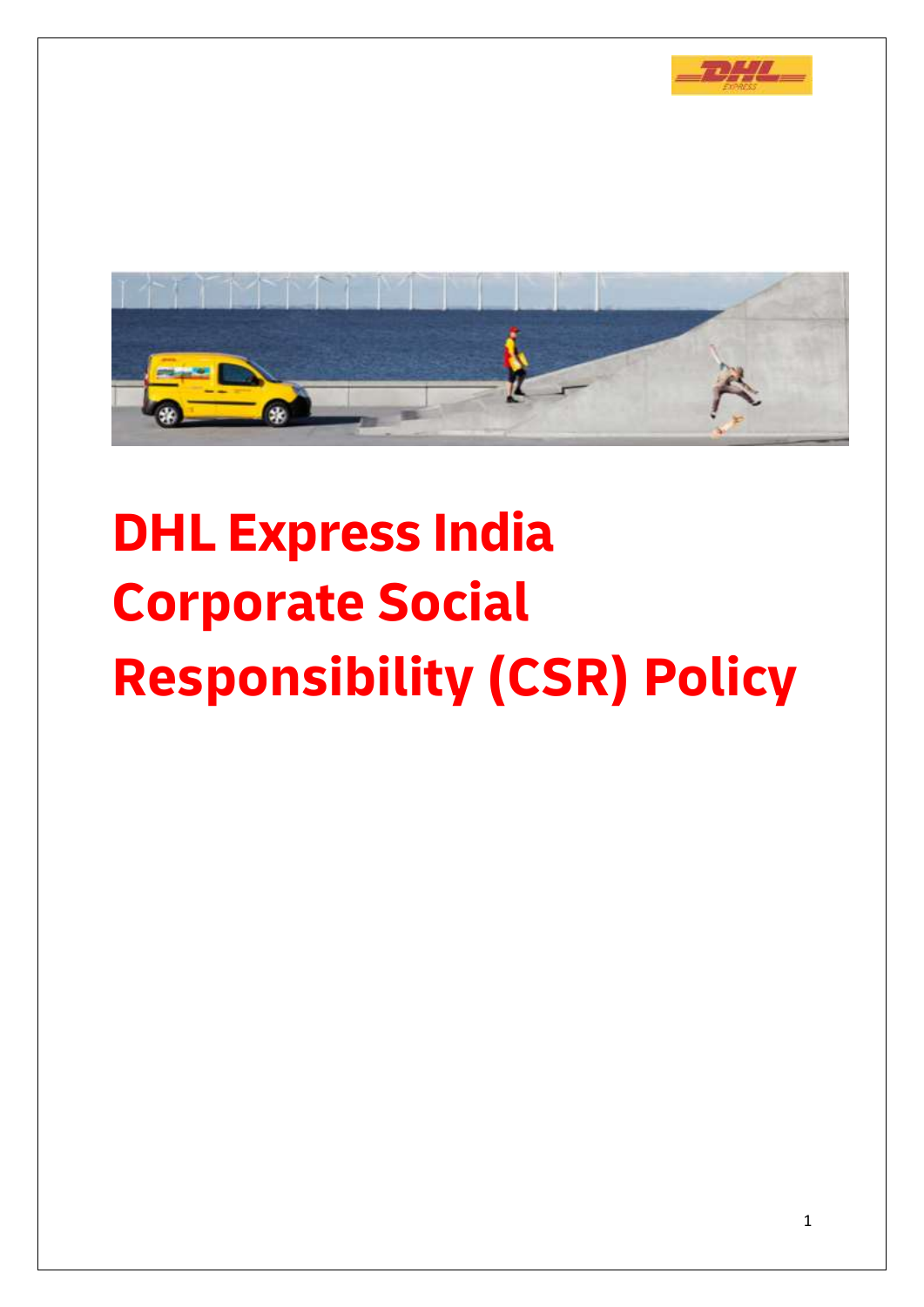

## **1. About DHL**

Deutsche Post DHL Group is the world's leading logistic company. The Group is home to two strong brands: DHL offers a comprehensive range of parcel and international express service, freight transport, and supply chain management services, as well as ecommerce logistics solutions. Deutsche Post is Europe's leading postal and parcel service provider.

**DHL is the leading global brand in the logistics industry**. Our DHL divisions (DHL Express, DHL Global Forwarding & DHL Supply Chain, Post - E-commerce – Parcel) offer an unrivalled portfolio of logistics services ranging from national and international parcel delivery, e-commerce shipping and fulfilment solutions, international express, road, air and ocean transport to industrial supply chain management. The Group contributes to the world through sustainable business practices, corporate citizenship and environmental activities.

As the world's leading logistics company, Deutsche Post DHL Group has a special responsibility to contribute to the sustainability of our planet. As a longstanding partner of the United Nations, we strongly support the UN's Sustainable Development Goals (SDGs) and have made sustainability a cornerstone of our business strategy.

**DHL Express (India) Private Limited (referred to as "DHL Express India" going forward)** is part of the globally operating Deutsche Post DHL Group and operates DHL Express services in India using the extensive global coverage of the DHL Express Network which connects more than 120,000 destinations, over 500 airports around the world and offers International Express Shipment Services to its Customers in India.

DHL Express India supports the group's policy of contributing to the Sustainable Development Goals through its programs under Corporate Social Responsibility. This policy provides further details of approach taken by DHL Express India to undertake CSR programs.

## **2. CSR Vision: Living Responsibility**

With market leadership, comes responsibility. At DHL Express India, the ultimate goal of CSR programs is impact; the company wants to help make the world a better place, and do it as effectively as possible. Its approach is to match the Group's strengths with priority global needs, and to work with leading international organizations so that available resources are channelled for maximum effectiveness.

All CSR activities carried out by DHL Express India are thus integrated into the Groupwide corporate responsibility strategy: "Living Responsibility", under which the focus is on protecting the environment (Go Green), delivering help (Go Help), supporting small and medium sized businesses (Go Trade) and championing education (Go Teach).

## **Go Teach**

DHL Express India will support programs that aim to enhance learning outcomes and ensure grade appropriate competencies of children from vulnerable segments.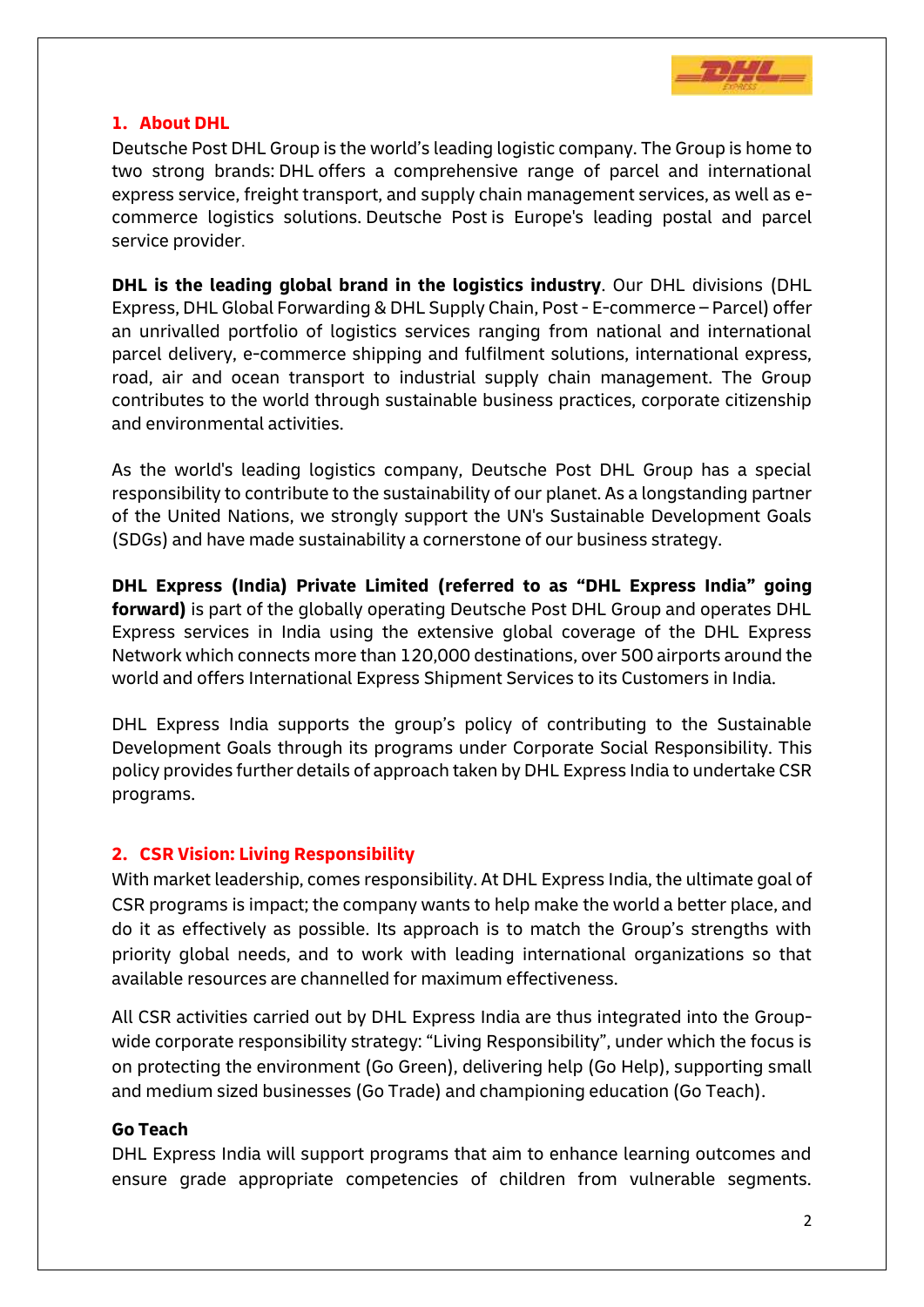

Initiatives will promote holistic child development as well as teacher professional development and community sensitization through active collaboration with institutional and community stakeholders. Initiatives promoting relevant and dignified livelihood opportunities for unemployed youth and women as well as well-being for families will also be supported. Programs will be in alignment with Sustainable Development Goal 4: Quality Education.

#### **Go Help**

DHL Express India will undertake programs to enhance the safety of the larger ecosystem in which it operates in and be a carrier of help. The projects will aim to combat effects of natural disasters, pandemic, road safety and drug abuse. Programs will be in alignment with Sustainable Development Goal 11: Sustainable Cities and Communities.

#### **Go Green**

DHL Express India will support global mission of Zero Emission by 2050 by undertaking initiatives to enable carbon offset at scale. Programs will aim to combat ecological degradation in local communities through initiatives like tree plantation, cleanliness drives etc. as well as support local agroforestry initiatives. Programs will be in alignment with Sustainable Development Goal 13: Climate Action.

#### **Go Trade**

DHL Express India will undertake programs to support marginalised population in setting up small and medium sized businesses in order to promote sustainable economic growth through trade in alignment with Sustainable Development Goal 8: Decent Work and Economic Growth.

### **3. Objectives of CSR Policy**

The CSR Policy, formulated in alignment with the vision of DHL Express India, lays down guidelines and mechanisms to be adopted by the company to carry out CSR Projects / Programs. All CSR Projects / Programs will be conceived and implemented through a focused approach towards target beneficiaries for generating maximum impact. CSR Projects / Programs of DHL Express India may be carried out directly or in partnership with credible implementing agencies.

The CSR Policy shall apply to all CSR Projects / Programs undertaken by DHL Express India. The Board shall review the CSR policy and may amend the same as per the requirement of DHL Express India. The Board level CSR Committee may review and make changes to the policy at any other intervals in case of any change in the **Section 135 of The [Companies Act, 2013](https://taxguru.in/company-law/presidents-assent-companies-act-2013.html)** and The **[Companies \(Corporate Social](https://taxguru.in/company-law/govt-notifies-csr-rules-wef-01042014-companies-spend-2-profit.html) [Responsibility Policy\) Rules, 2014,](https://taxguru.in/company-law/govt-notifies-csr-rules-wef-01042014-companies-spend-2-profit.html) which deals with the provisions relating to CSR.**

### **4. Governance Structure**

The DHL CSR governance structure in India will be headed by a **Board of Directors level CSR Committee**. These at present include the Country Manager and CFO of DHL Express India.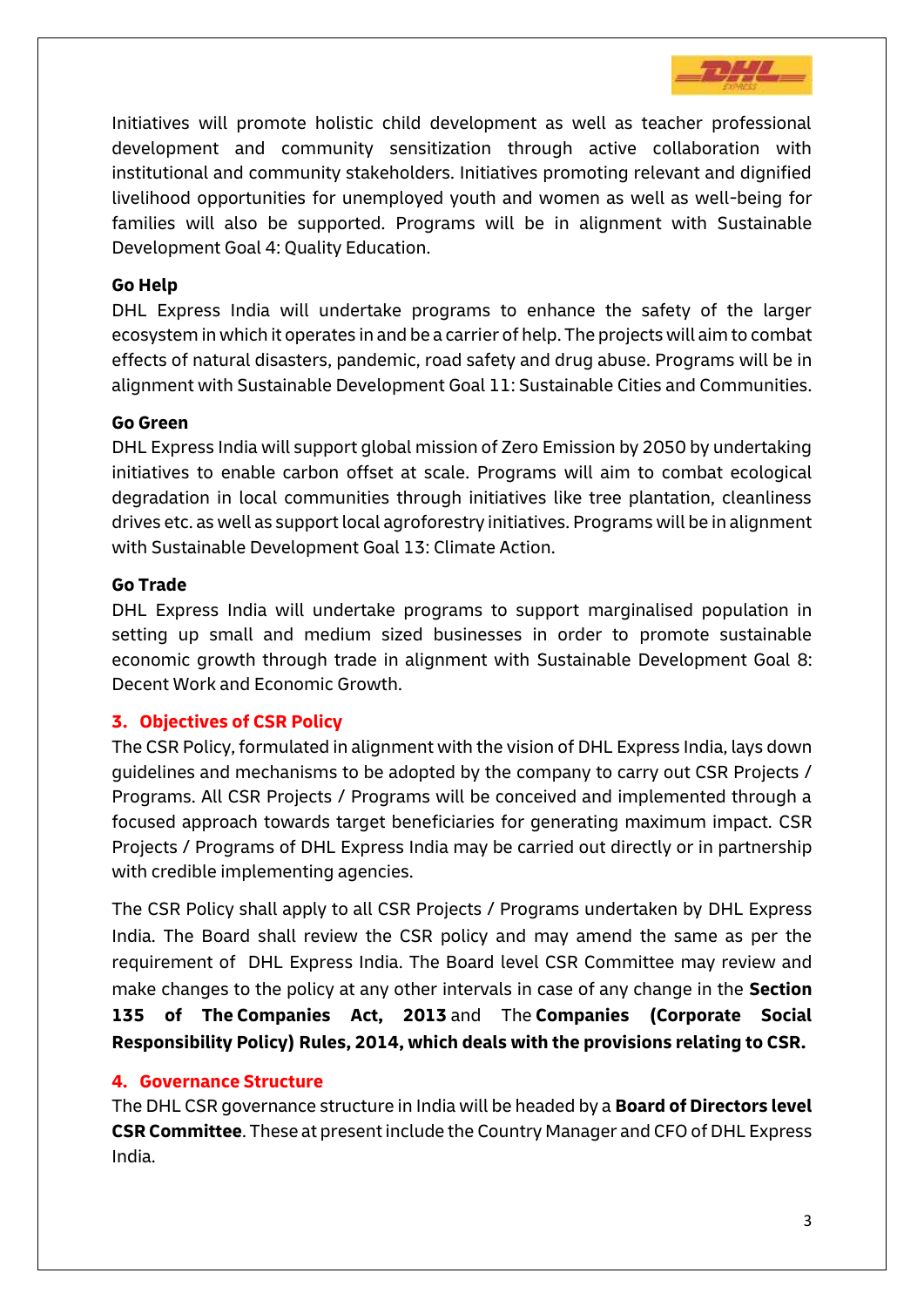

The Board will review and approve the CSR projects on an ongoing basis presented by the CSR Committee.

The CSR Committee responsibilities include, but not limited to:

(a) Formulate and recommend to the Board, action plan for CSR implementation as per CSR policy

(b) Recommend the amount of expenditure to be incurred on the activities

(c) Monitor the Corporate Social Responsibility Policy of the company from time to time for effectiveness.

## **5. Annual Allocation of the CSR Budget**

The Board shall ensure that DHL Express India spends at least 2 **(two) percent** of the average net profits made during the 3 **(three) immediately preceding Financial Years** in pursuance of its Corporate Social Responsibility Policy.

The 2 (two) percent CSR budget to be spent will be allocated as per the provisions of the Companies Act, 2013. In the event that the amount indicated above is not spent in its entirety in that Financial Year, the reasons thereof will be outlined and necessary action to be taken as per provisions of the Companies Act 2013 and Rules made thereunder.

# **All CSR projects and programs implemented by DHL Express India will be in line with its declared CSR policy and statutory regulations as per Schedule VII (Section 135) of the Companies Act 2013.**

In the event that DHL Express India makes any surplus or profit from pursuing its CSR Projects / Programs, these will not form part of the business profit and will be invested back into CSR Projects.

## **6. Annual Action Plan**

The CSR committee of DHL Express India submits an Annual Action Plan to the Board (reviewed on a regular basis). The Annual Action Plan is divided into two sections and elaborates on the following components:

### **Section 1: Summary**

- CSR budget allocated
- CSR budget pending for allocation
- CSR budget utilised by implementation agencies

## **Section 2 - Detailed plan (covering allocation and utilisation)**

List of approved projects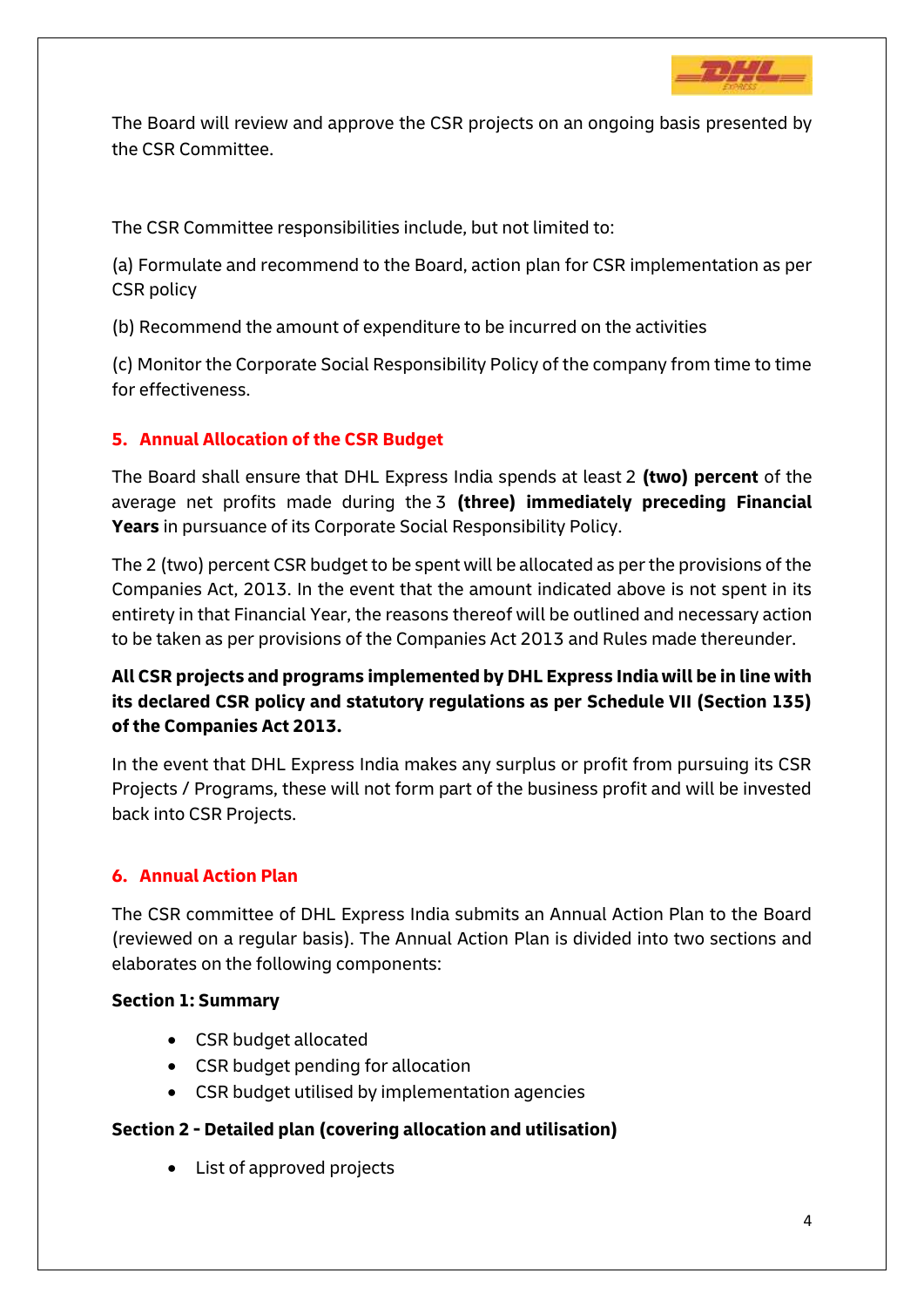

- Implementation mode and timeline
- Budget
- Programmatic and Financial utilisation status

The Annual Action Plan is reviewed by the Board and alterations are made based on reasonable justification provided

## **7. Operationalization of CSR Programs**

- In implementing its CSR Projects/Programs DHL Express India may choose to implement programs itself or partner with a Registered Trust, Society or a Section 8 Company that fulfil all requirements of Section 135 of Companies Act, 2013. DHL Express India may also enter into partnerships with the government, business partners and communities to achieve a significant impact of the social projects.
- DHL Express India will undertake CSR activities as stated in the Annexure, in the above-mentioned focus areas preferably around the operations and/or areas of presence of DHL Express India. The CSR Committee may, if required, recommend to the Board of Directors as part of the CSR Policy, activities outside of the abovementioned areas.
- All activities will be undertaken in project mode with defined objectives and deliverables, clarity on target beneficiaries, implementation plans with schedule of timeline agreed prior to commencement of activities
- As applicable and appropriate, necessary processes including baseline, midline and end of project assessments will be undertaken to allow for a structured approach and mid-course correction as required
- This Policy builds on the learning and good practices of the CSR projects initiated by DHL Express India and its ongoing CSR projects will be aligned to this Policy.

### **8. Monitoring and Evaluation Practices**

In compliance with the Companies Act 2013 and to ensure funds spent on CSR programmes are creating the desired impact on the ground, a comprehensive Monitoring and Reporting framework will be used. A robust monitoring and evaluation system will be developed for each project as per its specific requirements. As and when appropriate, third party evaluations may be built in to assess impact on beneficiaries and progress towards achievement of the objectives of the CSR Policy. Documentation and reporting will be undertaken for all projects to aid availability of updated information and to capture learning for posterity. Suitable framework for financial controls, processes and reporting will be put in place for CSR activities